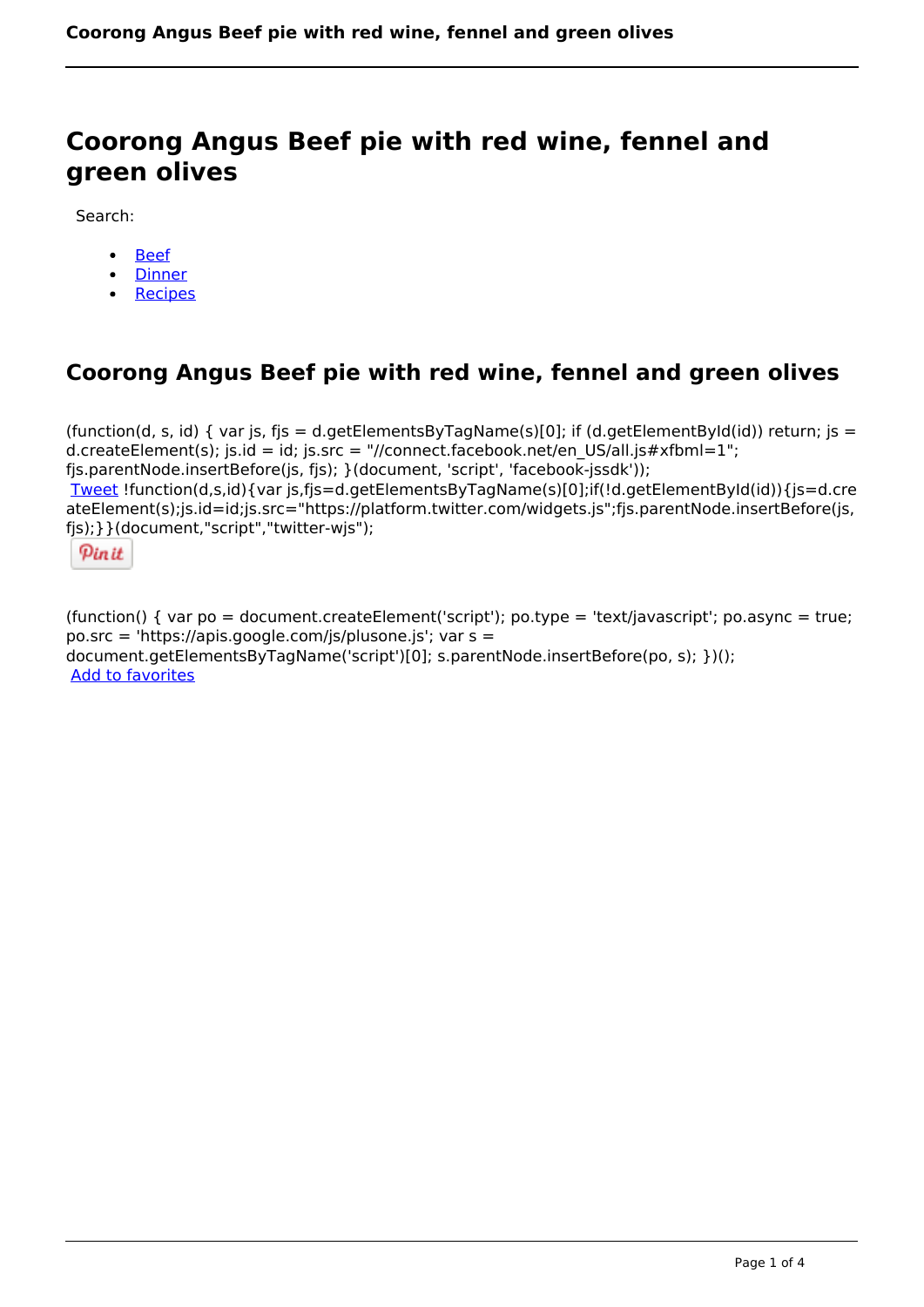

### Rate this recipe

0 people are cooking this [Count me in](https://www.naturalhealthmag.com.au/flag/flag/favorites/1970?destination=printpdf%2F1970&token=c2f79fad60684766507adb4c24e3e4df)

Maggie Beer shares her humble angus beef pie, perfect for a cooler day when hearty meals go a long way.

Although I usually make this pie with my Sour-cream Pastry, when given the challenge of making it with a luscious gluten-free pastry I couldn't believe just how wonderful it was. While I slowly braise the meat in a crockpot on its lowest setting, it could easily be cooked in a heavy-based cast-iron casserole over low heat with a simmer mat or in a 120°C oven for a few hours.

**M**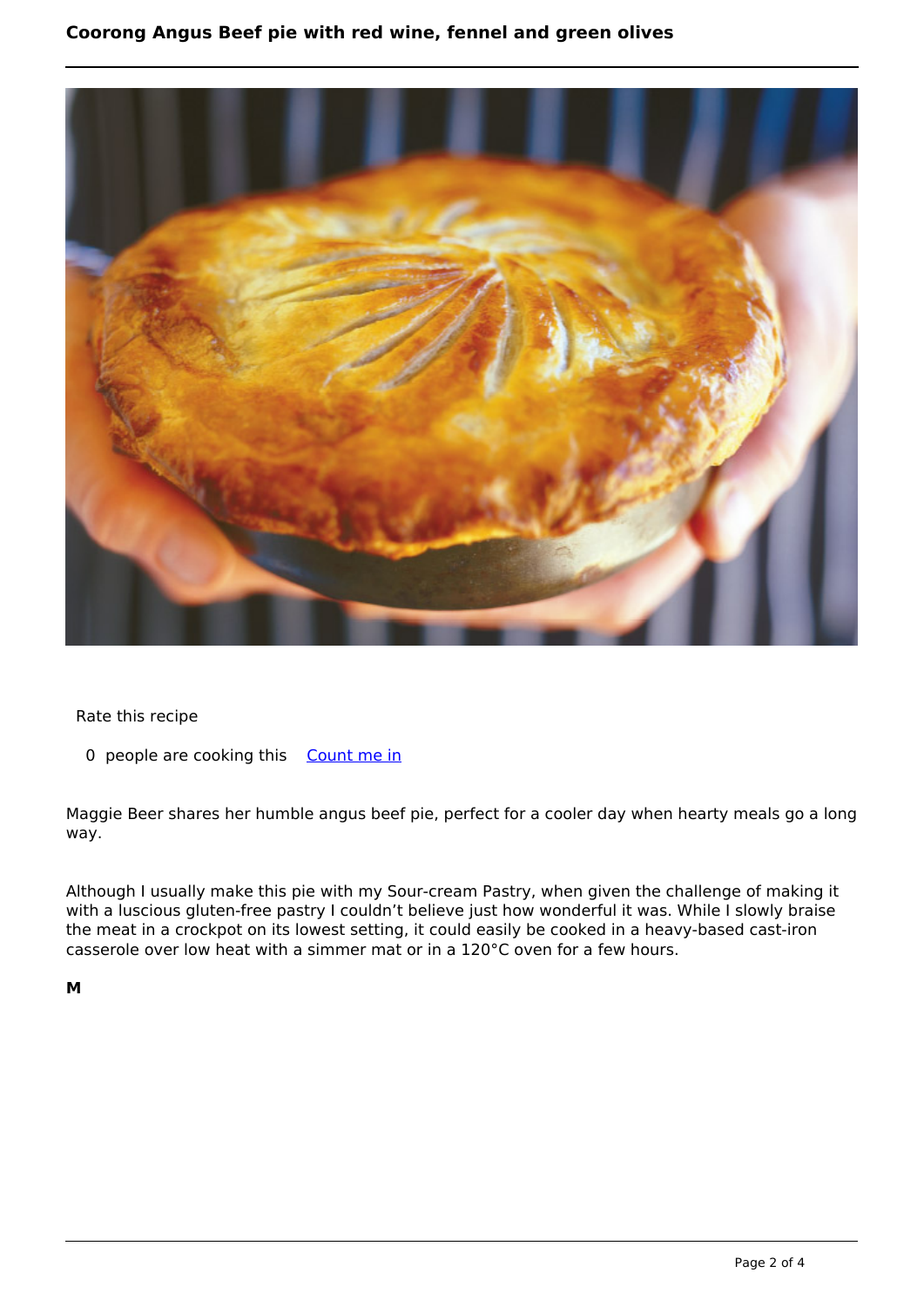#### **Pastry**

- 2 tsp salt
- 90 g unsalted butter
- 150 g gluten-free flour (I use a mix of potato flour, rice flour and maize flour), plus  $\frac{1}{2}$  cup extra for dusting
- 2 g xanthan gum
- $\bullet$  3 x 57 g eggs

#### **Filling**

- Flour, for dusting
- Sea salt flakes and freshly ground black pepper
- 1 kg Coorong Angus [beef chuck,](http://www.naturalhealthmag.com.au/nourish/beef-bourguignon-creamy-mash) or other quality beef chuck, cut into 3 cm cubes
- Extra-virgin olive oil,
- $\cdot$  for cooking
- 400 ml shiraz
- 1 medium-large [fennel](http://www.naturalhealthmag.com.au/nourish/fennel-orange-spanish-onion-salad) bulb, trimmed and finely chopped
- 400 g golden shallots, peeled
- 4 cloves garlic, chopped
- 2 cups (500 ml) veal or chicken stock
- 1 sprig rosemary
- 6 sprigs thyme
- 2 fresh bay leaves, finely chopped
- Rind of 1 orange
- 16 green *olives*, pitted
- 1 egg, beaten

#### **Method**

Season the flour with salt and pepper, then toss the meat in the seasoned flour, shaking off any excess. In a large deep frying pan, seal the meat in olive oil over high heat in small batches until all the meat is browned.

Heat a crockpot to its highest setting, then transfer the sealed meat to it. Deglaze the frying pan with the wine, reducing it by three-quarters over high heat, then add the wine to the crockpot. Return the frying pan to the stove, then add more olive oil and sauté the fennel and shallots over medium heat for 6 to 8 minutes or until soft. Add the garlic and continue to sauté for another 5 minutes.

Transfer the vegetables to the crockpot, then add stock to the frying pan, bring to a rapid boil over high heat then add it to the crockpot with the herbs. Cook on the highest setting for 30 minutes, then turn to the lowest setting and cook at this low temperature for about 6 hours (or even overnight), until the meat is melt-in-the-mouth tender, adding the orange rind and olives in the last 20 minutes. Let the beef mixture cool.

Meanwhile, make and chill the pastry as instructed: